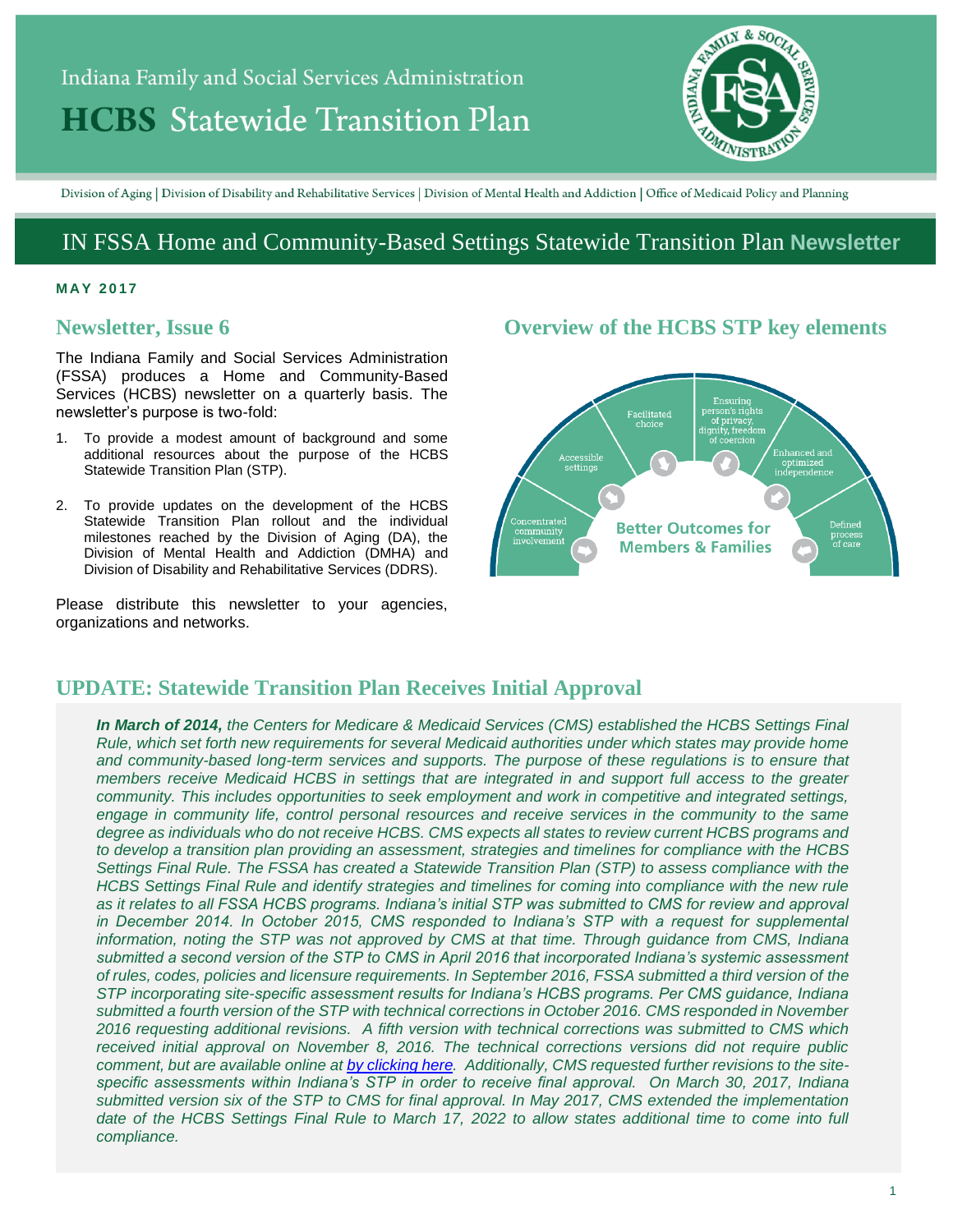# **FSSA Division Updates** *Division of Aging (DA)*



The Division of Aging has resumed certification of assisted living providers as long as they are not presumed institutional, i.e. under the same roof as a nursing facility or a secure memory care unit. New assisted living providers are required to be fully compliant with the Settings Rule at certification including obtaining a waiver from Indiana State Department of Health (ISDH) from certain provisions of the residential care facility licensure requirements. Certifications will resume for adult day service providers in June.

DA has received remediation plans from most assisted living providers. Plans from adult day service providers are due in June. DA staff will be reviewing these plans over the coming weeks. Providers and the DA will work together on any revisions to make sure that plans are achievable and have reasonable time frames.

As providers were working on their remediation plans, DA staff participated in dozens of technical assistance calls providing one-on-one support to providers. These calls were very valuable, as providers were able to hear

directly from the division to address any confusion on expectations. Additionally, DA staff was able to hear from some providers that are really making most of the changes required by the Settings Rule. It is very encouraging to hear from providers who are embracing opportunities to become more person centered and advocates for individual choice and autonomy.

# *Division of Mental Health and Addiction (DMHA)*



# **DMHA-Adult's Ongoing Outreach and Training for HCBS Providers**

The DMHA Adult 1915(i) State Evaluation Team (SET) continues to assist providers of home and community-based services with implementation of the HCBS Statewide Transition Plan. In May, DMHA presented an HCBS webinar that addressed updates for State fiscal year (SFY) 2018. In this webinar, the SET discussed the revised Residential Setting Screening Tool (RSST-R) which must be used with every application, or when a member moves to a new setting. The SET also discussed the new non-provider owned, controlled or operated (Non-POCO) Residential Assessment Tools which are to be completed by providers and submitted to DMHA via the HCBS email, [DMHAadultHCBS@fssa.in.gov.](mailto:DMHAadultHCBS@fssa.in.gov) The webinar slides, the RSST-R and the Non-POCO Assessment Tools can be found at multiple FSSA websites, including the following:

- [Adult Mental Health Habilitation](http://www.in.gov/fssa/dmha/2876.htm)
- [Behavioral and Primary Healthcare Coordination](http://www.in.gov/fssa/dmha/2883.htm)
- [FSSA Home and Community-Based Services Final Rule Statewide Transition Plan](http://www.in.gov/fssa/4917.htm)

## **POCO Residential Settings**

DMHA has completed the on-site specific assessments for POCO residential settings. DMHA has identified a total of 194 POCO residential settings. DMHA is still reviewing Setting Action Plans. As of May 2017, DMHA has 11 providers with completed, fully compliant Setting Action Plans for their POCO residential settings. DMHA expects that all Setting Action Plans will be complete by October 2017.